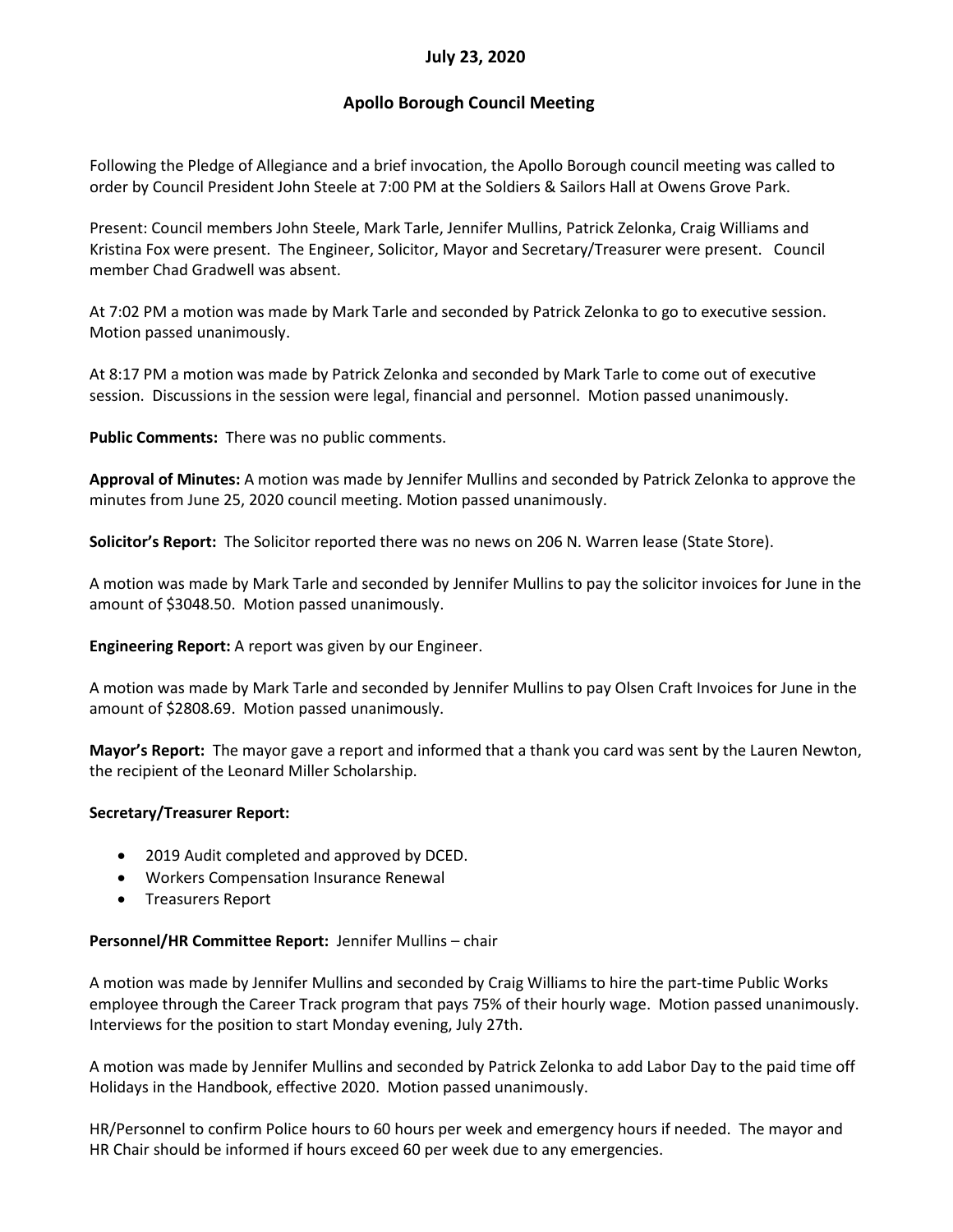## **Public Works & Streets Committee Report:** Patrick Zelonka – chair

A job description will be drawn up for the new Part-time Public Works employee.

### **Public Safety & Public Service Committee Report:** Mark Tarle – Chair

No report given.

### **Property & Planning Committee Report:** Mark Tarle – Chair

There are no restrictions for putting up For Sale signs for the Riverfront Property. Property lines for any restrictions. There was a discussion of the use of the property.

The committee is working with the Zoning Officer on the vacancy issues in Apollo Borough.

### **Public Relations/Citizens Advisory Committee Report:** Jennifer Mullins – chair

Food trucks are going well. There has been interest in local non-profits to set up tents (Fire Departments). The donations from the food trucks are going towards future events for Apollo Borough and the Apollo Area Historical Society.

Laura Hawkins from Allegheny Ridge asked for a Statement of Support from Apollo Borough. She needs to know by July 27, 2020.

Zombie Creep Festival is scheduled for Saturday, September 12, 2020. There will be set up fees for vendors, food trucks and a \$5 fee for Car Show Vehicles. All proceeds will be distributed amongst Apollo Borough, Kiski Valley Food Bank and The Haven.

**Finance Committee:** John Steele - chair

A motion was made by Kristina Fox and seconded by Jennifer Mullins to revisit the 2020 budget. Motion passed unanimously.

A motion was made by Mark Tarle and seconded by Jennifer Mullins to pay off the Public Works and the Police vehicle loans. Motion passed unanimously.

A motion was made by Jennifer Mullins and seconded by Patrick Zelonka to act on an ordinance to acquire a \$95,000 loan to pay off a Line of Credit and consolidate finances. Motion passed unanimously.

A motion was made by Mark Tarle and seconded by Patrick Zelonka to pay the invoices for the month, including payroll. Motion passed unanimously.

#### *Finance Committee Report*

Approval of items for payment as follows (6/24/2020 to 7/21/2020) Garbage Fund – \$7,822.00 General Fund (includes payroll) – \$62,745.59 Liquid Fuels Fund – \$3,333.25 Sewer Fund – \$7,947.17 Sewer Separation Fund - \$2,395.03 Parking Fund – \$1,042.09 **Total – \$85,285.13**